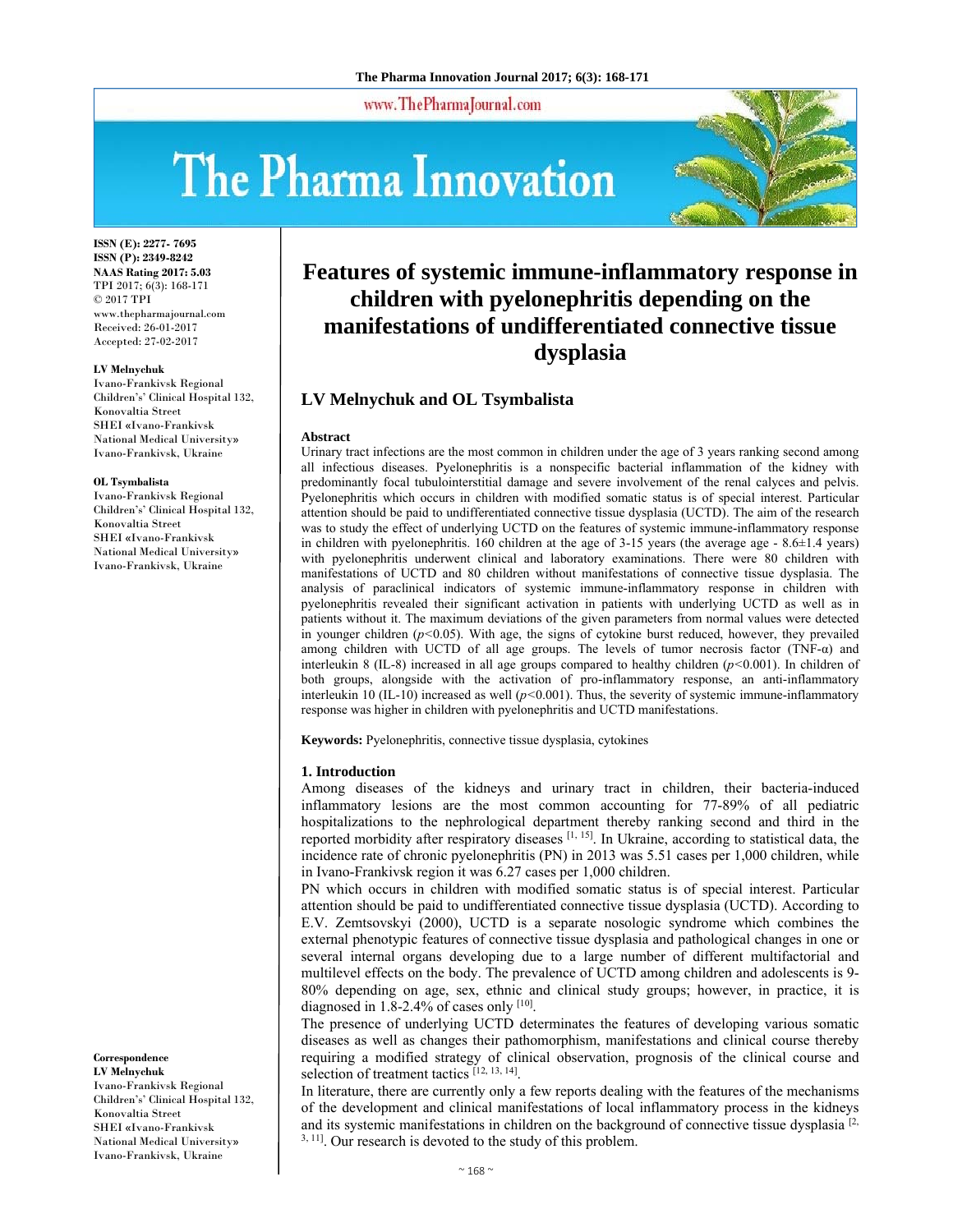# **2. The Aim of the Research**

The aim of the research was to study the effect of underlying UCTD on the features of systemic immune-inflammatory response in children.

# **2.1. Materials and Methods**

160 children at the age of 3-15 years (the average age - 8.6±1.4 years) with PN underwent clinical and laboratory examinations. All the children were divided into two groups: Group I included 80 children with manifestations of UCTD; Group II included 80 children without manifestations of connective tissue dysplasia. Among patients of Group I, there were 20 children under the age of 6 years, 31 children at the age of 6-12 years and 29 children older than 12 years of age. Among patients of Group II, there were 21 children under the age of 6 years, 29 children at the age of 6-12 years and 30 children older than 12 years of age. The control group included 20 apparently healthy children of the same age. Among patients of both groups, girls predominated (93,  $IP = 58.1$ 

The diagnosis of PN was verified in accordance with the Order of Ministry of Health of Ukraine of November 03, 2008 No 627 "Protocol for treatment of children with urinary tract infections and tubulo-interstitial nephritis" [9]. The presence of UCTD was determined according to screening diagnostics proposed by T. Miolkovska-Dmitrova and A. Karkasheva (1985) being completed by T.I. Kadurina and V.N. Gorbunova [8].

The serum level of C-reactive protein (CRP) was determined applying the latex agglutination method using a reagent kit "Granum" (Ukraine) according to the method of the manufacturer.

Quantitative evaluation of inflammation was obtained according to the parameters of the leukocyte intoxication index (LII) proposed by Ya. Kalf-Kalif. The latter one is the ratio of cells the number of which increases in inflammation [neutrophilic leukocytes – myelocytes, juvenile cells (metamyelocytes), band cells, segmented cells] to cells which may decrease in the number in case of inflammation [lymphocytes, monocytes, eosinophils]: the  $LII=(4M+3JC+2BC+SC)x(PC+1):(L+MO)x(E+1),$  where M myelocytes, JC - juvenile cells, BC - band cells, PC - plasma cells, SC - segmented cells, L - lymphocytes, MO monocytes, E - eosinophils. In healthy people, the LII is within the range of [0.3 -1.0].

The increase in the index to 2.0 - 3.0 conditional units is known to be an indicator of body intoxication as well as already formed infectious process. The value within 4.0-0.0 conditional units indicates the predominant bacterial component of intoxication. The decrease in the LII during treatment under conditions of inflammation indicates an appropriate therapeutic tactics and rapid clinical improvement. The increase in the LII in positive clinical dynamics indicates insufficient effectiveness of therapeutic measures and possible clinical deterioration in the patient's condition.

Cytokine levels (IL-8, IL-10, TNF-α) were determined using a reagent kit "Vector-Best" (Russia); the results were evaluated according to the method of the manufacturer.

To assess the confidence level of the results objectively, variational statistical analysis of the obtained results using the Pentium II processor, the Statistica 8.0 software package and the Microsoft Excel package was applied. The parametric data were presented as M±m. The dynamics within the groups was

assessed using the paired t-test (the Student's t-test). During the statistical processing of the data, the arithmetic mean (M), the standard deviation  $(\delta)$ , the standard error of the arithmetic mean (m), statistical significance of research results (p) were calculated. To determine the correlations between individual variables, the Pearson correlation coefficient (*r*) was calculated. The obtained indicators were converted to SI units.

# **3. Results and Discussion**

The analysis of anamnestic data revealed that within a year the exacerbation rate of PN in children with manifestations of connective tissue dysplasia was 3.28±0.09 events per year, while in children without manifestations of UCTD - 2.05±0.09 events per year. Clinical manifestations of exacerbated PN in patients of both groups included mainly toxic and pain syndromes. Toxic syndrome included hyperthermia, headache, hyperhidrosis, low appetite, nausea, vomiting. However, their severity depended on the child's age as well as the presence of underlying UCTD (Table 1). In particular, in patients with modified somatic status, PN was significantly more common accompanied by hyperthermia (52.5% versus 33.7%, *р<*0.05), low appetite (83.8% versus 38.8%, *р<*0.05), headache (86.3% versus 43.8, *р<*0.05), hyperhidrosis (63.8% versus 47.5%, *р<*0.05). With age, the reduction in the number of children with symptomatic toxic syndrome was observed in both Group I and Group II. Pain syndrome manifested itself as intermittent abdominal pain and sudden lumbar pain. The symptoms of pain and abdominal syndromes prevailed significantly among patients with underlying UCTD ( $p$ <0.05) with a clear tendency towards the predominance in younger children (*р<*0.05). In addition, the severest lumbar pain was observed in children of both groups being older than 12 years of age (*р<*0.05).

The analysis of paraclinical indicators of systemic immuneinflammatory response in children with PN revealed their significant activation in patients with underlying UCTD as well as in patients without it (Table 2). Thus, the analysis of the LII revealed its increase in children of all age groups (*р<*0.001) with no significant difference between them except Group I (in children under the age of 6 years, the LII was higher as compared to children older than 12 years of age, *p*<sup> $\le$ </sup>0.001). In children with manifestations of connective tissue dysplasia, the LII was significantly higher as compared to children without them: in children under the age of 6 years, it was twice higher ( $p$ <0.001); in children at the age of 6-12 years, the index was 1.6 times higher (*р<*0.05); in children older than 12 years of age, the LII was 1.2 times higher (*р<*0.05).

One of the acute-phase markers of inflammation possessing the most informative value is CRP. The serum level of CRP increased significantly in children of all age groups with no significant difference between them in the presence of UCTD manifestations as well as in their absence (*р<*0.001). Nonetheless, CRP was predominantly detected in younger children with underlying UCTD.

The analysis of cytokine status in children with PN revealed the increase in all studied parameters in patients with PN as compared to those in healthy individuals (*р<*0.05). However, qualitatively unidirectional changes were quantitatively unequal. Thus, there was observed a clear tendency to the predominance of IL-8, IL-10 and TNF- $\alpha$  in patients with underlying UCTD of all age groups. The maximum deviations of the given parameters from normal values were detected in younger children (*р<*0.05). With age, the signs of cytokine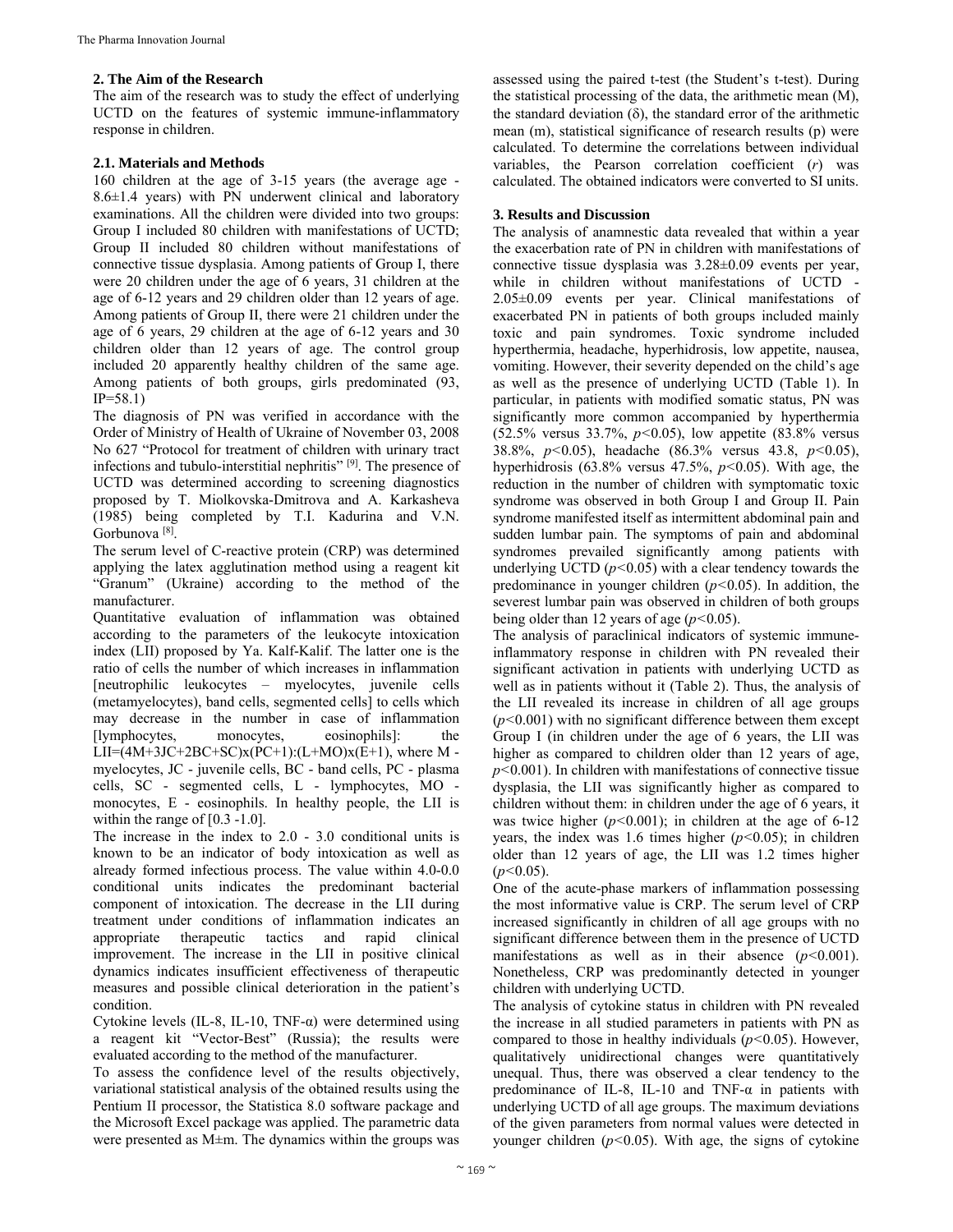burst reduced, however, they prevailed among children of all age groups belonging to Group I.

Elevated serum level of IL-8 is an objective criterion for inflammation. The increase in the serum levels of IL-8 by 3.3 times was observed in children under the age of 6 years belonging to Group I [to (89.86±1.78) pg/ml (*р<*0.001)] and by 2.3 times in Group ІІ [to (75.47±2.05) pg/ml (*р<*0.001)] as compared to the control group; the parameters were significantly higher than those in children with manifestations of connective tissue dysplasia (*р<*0.001).

With age, the serum level of IL-8 in children with UCTD manifestations tended to reduce: from (89.86±1.78) pg/ml in children under the age of 6 years to (81.08±2.95) pg/ml (*р<*0.05) in children at the age of 6-12 years and to  $(74.75\pm1.89)$  pg/ml  $(p<0.001)$  in children older than 12 years of age. Elevated serum level of IL-8 was observed in children of the control group as well. It increased by 3.3 times in children under the age of 6 years (*р<*0.001), by 2.9 times in children at the age of 6-12 years (*р<*0.001) and by 2.7 times in children older than 12 years of age (*р<*0.001).

Similar, but less pronounced intensity of pro-inflammatory response of the body was observed in children of Group II: the levels of TNF- $\alpha$  and IL-8 increased in all age groups compared to healthy children (*р<*0.001). In children under the age of 6 years, the serum level of TNF- $\alpha$  was the highest  $[(47.41 \pm 1.69)$  pg/ml] with a further reduction: in children at the age of 6-12 years, it reduced to  $(42.17\pm1.54)$  pg/ml (*р<*0.001) and in children older than 12 years of age, it reduced to  $[(40.09 \pm 2.43)$  pg/ml  $(p<0.001)$ ]. The serum levels of IL-8 reduced with age as well: from  $(75.47\pm2.05)$  pg/ml in children under the age of 6 years to  $(57.91 \pm 3.02)$  pg/ml (*р<*0.001) in children older than 12 years of age.

In children of both groups, alongside with the activation of pro-inflammatory response, the anti-inflammatory defense increased as well: the level of IL-10 increased significantly in all age groups  $(p<0.001)$ . However, the reduction in antiinflammatory response with age was observed in children of both group (regardless of the presence of UCTD signs). The levels of IL-10 reduced significantly: [from (59.51±1.76) pg/ml to (43.42±1.84) pg/ml (*р<*0.001)] in Group I and [from (49.53±2.98) pg/ml to (36.64±1.25) pg/ml (*р<*0.001)] in Group II – in children under the age of 6 years and those older than 12 years of age, respectively.

Such features of cytokine response in children of different age groups can be explained by the fact that in chronic inflammatory processes, TNF-α is produced continuously thereby inhibiting the activity of IL-10 that results in immunological imbalance as well as the prolongation of the inflammatory process. Therefore, with increasing duration of disease the activity of IL-10 reduces. Low CRP levels serve as an evidence of the depletion of body reserves in patients with chronic inflammatory diseases.

There was a strong positive correlation between IL-8 and CRP in the presence of UCTD signs ( $r=+0.93$ ,  $p<0.001$ ) as well as in their absence  $(r=+0.98, p<0.001)$ . A strong inverse correlation between pro-inflammatory (IL-8) and antiinflammatory (IL-10) cytokines (r=-0.93, *р<*0.001) was observed; a moderate negative correlation (r= -0.64, *р<*0.05) was observed in children of Group II (Fig. 1, 2).

**Table 1:** Clinical characteristics of children with pyelonephritis depending on their age and the presence of UCTD signs

|                                | <b>UCTD</b>                |               |                                |               |    |                                 |    | without UCTD                                |    |                                      |    |                                |    |                                     |    |                                             |  |
|--------------------------------|----------------------------|---------------|--------------------------------|---------------|----|---------------------------------|----|---------------------------------------------|----|--------------------------------------|----|--------------------------------|----|-------------------------------------|----|---------------------------------------------|--|
|                                | Total number.<br>$n=80(1)$ |               | 3-6 years of<br>age, $n=20(2)$ |               |    | 6-12 years of<br>age, $n=31(3)$ |    | older than 12<br>years of age,<br>$n=29(4)$ |    | <b>Total</b><br>number.<br>$n=80(5)$ |    | 3-6 years of<br>age, $n=21(6)$ |    | 6-12 years<br>of age, $n=29$<br>(7) |    | older than 12<br>years of age,<br>$n=30(8)$ |  |
|                                | n                          | $\frac{0}{0}$ | n                              | $\frac{0}{0}$ | n  | $\frac{0}{0}$                   | n  | $\%$                                        | n  | $\frac{0}{0}$                        | n  | $\%$                           | n  | $\%$                                | n  | $\%$                                        |  |
| Low-grade fever                | 38                         | $47.5*$       |                                | 18.4          | 15 | 39.5'                           | 16 | $42.1^{\circ}$                              | 53 | 66.3                                 | 12 | 22.6                           | 18 | 33.9                                | 23 | $43.3+$                                     |  |
| Fever                          | 42                         | $52.5*$       | 17                             | 40.5          | 14 | 33.3                            | 11 | 26.2                                        | 27 | 33.7                                 | 13 | 48.1                           | 8  | 29.6                                | 6  | $22.2+$                                     |  |
| Low appetite                   | 67                         | 83.8*         | 28                             | 41.8          | 21 | 31.3                            | 18 | 26.9                                        | 31 | 38.8                                 | 14 | 45.2                           | 9  | 29.0                                | 8  | 25.8                                        |  |
| Headache                       | 69                         | $86.3*$       | 27                             | 39.1          | 23 | 33.3                            | 19 | 27.5                                        | 35 | 43.8                                 | 15 | 42.9                           |    | 31.4                                | 9  | 25.7                                        |  |
| Hyperhidrosis                  | 51                         | $63.8*$       | 24                             | 47.1          | 14 | 27.5'                           | 13 | $25.5^{\wedge}$                             | 38 | 47.5                                 | 18 | 47.4                           | 10 | 26.3                                | 10 | 26.3                                        |  |
| Nausea                         | 74                         | 92.5          | 10                             | 13.5          | 34 | 45.9                            | 30 | 40.5                                        | 63 | 78.6                                 | 9  | 14.3                           | 25 | $39.7 \cdot$                        | 29 | 46.0                                        |  |
| Vomiting                       | 52                         | $65.0*$       | 28                             | 53.8          | 13 | 25.0'                           | 11 | $21.2^{\wedge}$                             | 35 | 43.8                                 | 20 | 57.1                           | 9  | $25.7\cdot$                         | 6  | 17.1                                        |  |
| Intermittent<br>abdominal pain | 50                         | $62.5*$       | 32                             | 64.0          | 10 | 20.0                            | 8  | 16.0                                        | 27 | 33.8                                 | 16 | 59.3                           | 6  | 22.2                                |    | $18.5^{\dagger}$                            |  |
| Sudden lumbar pain             | 74                         | 92.5          | 18                             | 24.3          | 26 | 35.1                            | 30 | $40.5^{\circ}$                              | 68 | 85.0                                 | 14 | 20.6                           | 25 | 36.8                                | 29 | 42.6                                        |  |

 $\land$  statistical significance between groups p2-4 <0,05;

**Notes:** \* statistical significance between groups p1-5 < 0.05; • statistical significance between groups p 6-7, 6-8 < 0.05; • is statistical significance between groups p 6-7, 6-8 < 0.05;  $\frac{1}{2}$  statistical significance between groups p 6-7, 6-8 < 0.05;

| Table 2: Parameters of systemic immune-inflammatory response in children with pyelonephritis depending on the signs of undifferentiated |
|-----------------------------------------------------------------------------------------------------------------------------------------|
| connective tissue dysplasia                                                                                                             |

| <b>Parameter</b>      | <b>Healthy</b><br>children |                                | <b>UCTD</b>                   |                     | without UCTD                  |                   |                               |  |
|-----------------------|----------------------------|--------------------------------|-------------------------------|---------------------|-------------------------------|-------------------|-------------------------------|--|
|                       | $n=20(1)$                  | 3-6 years of                   | 6-12 years of                 | older than 12 years | 3-6 years of age,             | 6-12 years of     | older than 12 years           |  |
|                       |                            | age, $n=15(2)$                 | age, $n=12(3)$                | of age, $n=11(4)$   | $n=14(5)$                     | age, $n=12(6)$    | of age, $n=12(7)$             |  |
| TNF- $\alpha$ , pg/ml | $14.55 \pm 0.35$           | $62.93 \pm 3.95^*$             | $56.83 \pm 3.65*$             | $54.75 \pm 3.56*$   | $47.41 \pm 1.69$ <sup>*</sup> | $42.17 \pm 1.54*$ | $40.09 \pm 2.43$ <sup>*</sup> |  |
| IL-8, $pg/ml$         | $27.31 \pm 0.39$           | $89.86 \pm 1.78$ *             | $81.08 \pm 2.95*$             | 74.75±1.890*        | $75.47 \pm 2.05$ #*           | $65.33\pm4.18*$   | 57.91 $\pm$ 3.02 $\Diamond$ * |  |
| IL-10, $pg/ml$        | $23.42 \pm 0.62$           | $59.51 \pm 1.76$ <sup>o*</sup> | $50.92 \pm 2.01$ <sup>*</sup> | $43.42 \pm 1.84$    | $49.53 \pm 2.98$ <sup>*</sup> | $40.33 \pm 2.27*$ | $36.64 \pm 1.25$              |  |
| CRP, g/l              | $2.25 \pm 0.16$            | $14.05 \pm 1.02$ #*            | $12.38 \pm 0.32*$             | $11.27 \pm 0.61*$   | $10.12 \pm 0.72$ *            | $9.72 \pm 0.61*$  | $8.24 \pm 0.68*$              |  |
| LШ                    | $0.73 \pm 0.06$            | $6.45 \pm 0.38*$               | $5.61 \pm 0.34*$              | $5.53 \pm 0.49*$    | $4.55 \pm 0.51^{*o}$          | $4.38\pm0.49*$    | $3.95 \pm 0.49$ #*            |  |
| $ -$                  |                            |                                |                               |                     |                               |                   |                               |  |

**Notes:** 

1.\* - probability of difference between the given indicator and that in healthy children *р<*0.001;

2.◊ р 2-4, 5-7 <0.001;

3. ° р 2-3<0.01;

 $4. \dagger p$  2-4, 5-6, 5-7 < 0.05.